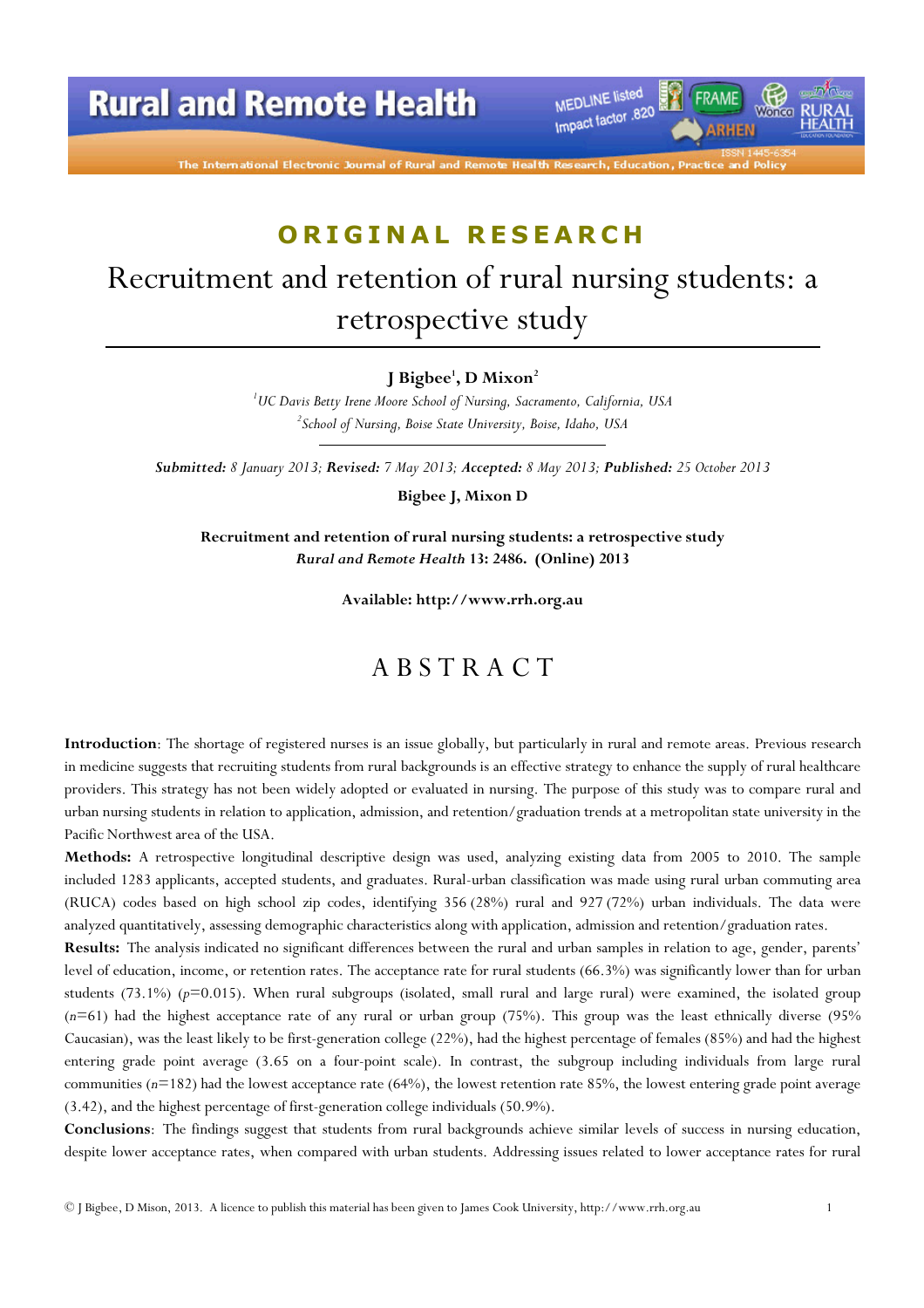

The International Electronic Journal of Rural and Remote Health Research, Education Practice and Policy

nursing students, including targeted recruitment and support efforts with students interested in pursuing nursing at the junior and senior high school levels, may be indicated. Further research is indicated to explore differences among rural subgroups in relation to preparation for and achievement in nursing education. Greater research attention is also needed to assess if nursing students from rural backgrounds tend to practice in rural areas more than students from urban backgrounds, similar to previous research in medicine. Because students tend to practice near their place of education, nursing education programs may need to consider locating outside of large urban areas to promote rural practice. Inclusion of rural content and clinical experiences within nursing curricula is also recommended.

Key words: nursing, recruitment, retention, rural, students.

## Introduction

Nurses represent the predominant professional healthcare providers worldwide, despite persistent shortages and maldistribution. In the USA nearly two-thirds of all rural healthcare providers are nurses; however, historically chronic nursing shortages plague rural and remote communities nationwide<sup>14</sup>. Skillman, Palazzo, Keepnews, and Hart's research using the 2000 National Sample Survey of Registered Nurses found that the nurse-to-population ratios in urban and large rural areas (by residence) were similar (830 and 794/100 000), but declined significantly in small rural and isolated small rural areas  $(723 \text{ and } 719/100000)^5$ . Rural nurses tend to be older, less educated and earn 14–18% less than their urban colleagues. They are more likely to work full-time and in non-hospital settings than urban nurses<sup>5</sup>.

As noted in a recent Urban Institute study<sup>6</sup>, health professionals tend to practice near where they are educated. The location of most US schools of nursing, particularly at the baccalaureate level, in urban areas represents a challenge to meeting the rural nursing workforce needs. The Tri-Council for Nursing, which includes the American Association of Colleges of Nursing, the American Nurses Association, the American Organization of Nurse Executives, and the National League for Nursing, recently noted that 'diminishing the pipeline of future nurses may put the health of many Americans at risk, particularly those from rural and underserved communities, and leave our healthcare delivery

system unprepared to meet the demand for essential nursing services'<sup>7</sup>. According to the National Center for Health Workforce Analysis<sup>8</sup>, the nursing shortage in the USA has been estimated to reach 27% by 2015 and an alarming 36% by 2020; however, the recent recession resulted in a temporary easing of the nursing shortage<sup>9</sup>. Nevertheless, according to the United States Registered Nurse Workforce Report Card and Shortage Forecast<sup>10</sup>, the shortage of registered nurses will return through 2030, with the south and the west (which have some of the highest percentages of rural areas) most affected.

An often-cited strategy, supported by research particularly in medicine, in addressing the shortage of rural healthcare providers is to recruit students who have grown up in rural areas, with the hope that health professionals who were raised in rural communities will be more likely to choose to practice in rural settings. The literature regarding the recruitment and retention of university students in general from rural and remote backgrounds, however, is limited, particularly in the USA. In high school, rural students tend to have lower achievement scores and higher dropout rates compared to non-rural students<sup>11</sup>. Among lower socioeconomic rural students who enroll in college, predictors of pursuit of higher education include early educational ambition and student involvement in the community and school activities<sup>12</sup>. Rural farm-raised students are almost as likely to attend college as are rural students raised by professional-managerial parents; however, the paths to obtaining education can be quite different. Farm-raised and lower socioeconomic status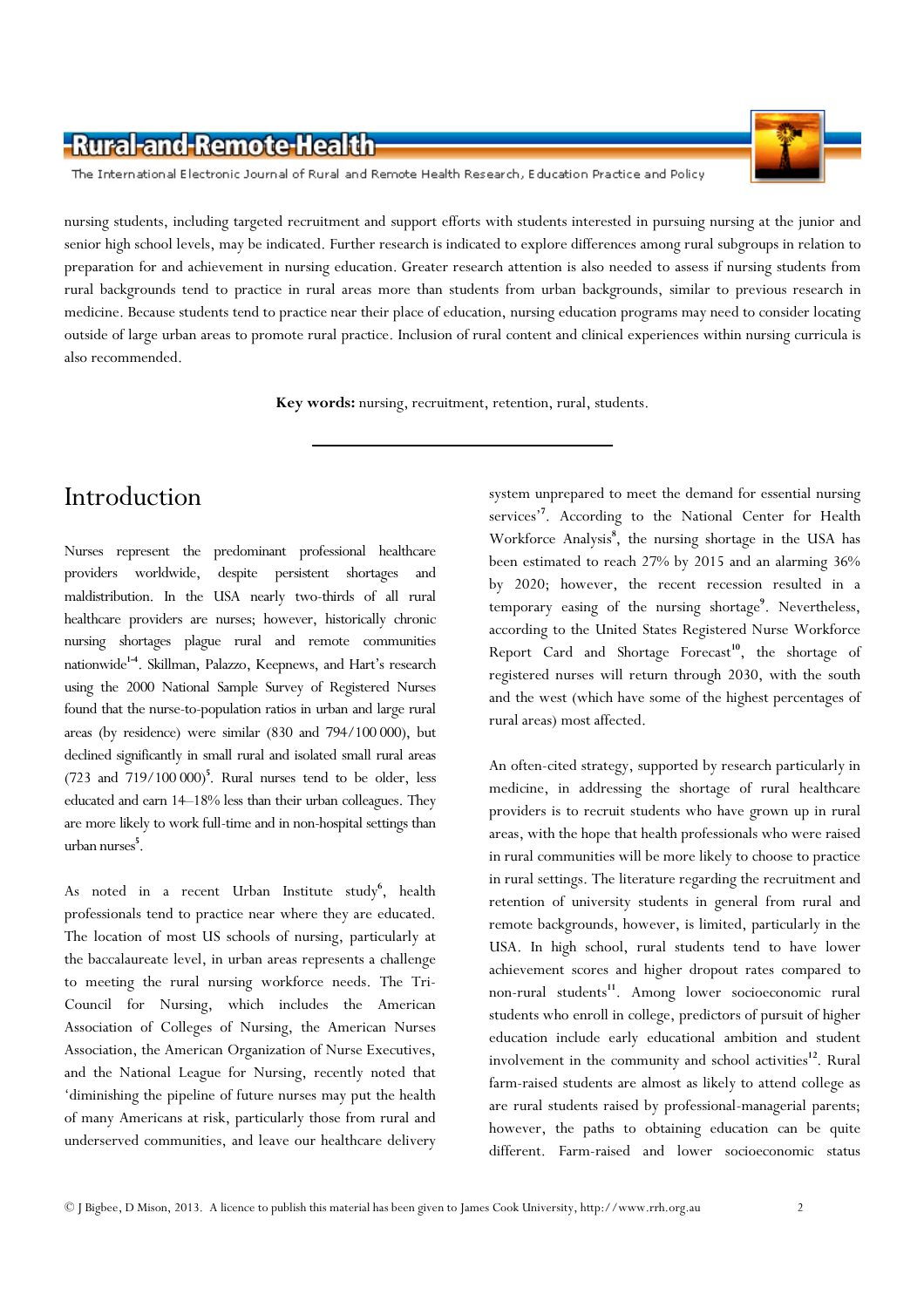The International Electronic Journal of Rural and Remote Health Research, Education Practice and Policy

students are more likely to identify community support rather than parental influence and support for their decision to enroll in college<sup>12</sup>.

Several studies in the USA have shown no difference between rural and urban students' academic performance<sup>12-15</sup> once they are enrolled in college. Parsons' research among students from rural backgrounds at the University of California, Berkeley, indicated that the differentiation in academic attainment of students comes from personal drive, self-confidence, assertive attitude, commitment to scholarship/goals, support of family/friends, relationships with professors, extracurricular activity participation, and the use of university-provided support services<sup>14</sup>. To address the unique needs and perspectives of students from rural backgrounds, some undergraduate institutions have instituted specialized rural student recruitment and retention support approaches. Suggested strategies for enhancing the recruitment and retention of rural students include oncampus support services, enhanced faculty accessibility, and guaranteed on-campus housing for rural freshmen<sup>14</sup>. Some studies also suggest that rural students favor smaller, inperson classes, with a sense of community on-campus<sup>16</sup> and may need additional support related to technological competence<sup>17</sup>. From an international perspective, older research from Wales<sup>18</sup> and Australia<sup>19,20</sup> suggests that rural students may be academically disadvantaged.

In nursing, research related to students from rural backgrounds is quite limited, with most studies focusing on postgraduate employment. The limited research addressing the educational process with rural nursing students suggests that universities should be sensitive to the unique needs of these students, and be prepared to provide specialized resources for rural students who may need assistance in keeping learning a priority<sup>16</sup>. Wood compared the outcomes of nursing students in Georgia who attended a rural program with those in an urban  $program^{21}$ . Of the total sample  $(N=136)$ , 54% reported living in rural areas (72% at the rural school and 48% at the urban school) prior to enrollment. A significant relationship  $(p=0.0000)$  was found between practicing in a rural area and living in a rural area

before school, with 54% of rural background students versus 8% of urban background students choosing rural practice. Similarly, Bushy and Leipert's qualitative results of surveys from 44 graduate and undergraduate nursing students from the USA and Canada who were attending a rural nursing conference indicated that those who have previous rural life experiences and connections are more likely to choose rural practice<sup>22</sup>.

In Australia, Playford, Wheatland, and Larson's research indicated that nursing graduates from rurally located nursing programs were twice as likely (odds ratio = 2.25) as graduates of urban located schools (50% vs 25%) to seek employment in rural and remote areas<sup>23</sup>. In an earlier study of 429 Australian nursing and allied health students, Playford, Larson, and Wheatland found that 'congruent with previous studies … rural background almost tripled [odds ratio = 2.878,  $p=0.001$ ] the odds of choosing rural employment<sup>24</sup>. Other literature recommends tailoring nursing student recruitment and the educational experience to promote rural practice<sup>25,26</sup>.

Similar studies in other health disciplines, particularly medicine, suggest that recruiting and retaining students from rural backgrounds is an effective strategy in addressing rural healthcare needs. Studies suggest that students from rural backgrounds are underrepresented in medical schools, due to lower application rather than acceptance rates<sup>27</sup>. Willoughby, Arnold, and Calkins' research in Missouri indicated that rural medical students were more likely to be Caucasian and to have parents with lower levels of education compared with students from urban backgrounds<sup>28</sup>, but supported other research demonstrating similar levels of achievement in medical school<sup>29</sup>. The rural students had significantly higher high-school-related extracurricular activities and class rank, but significantly lower recommendations from admission interviewers compared with urban students. These researchers recommended that 'admissions committees might need to abandon 'metropolitan' mind sets when selecting students from nonurban areas'<sup>28</sup>. Abundant research dating back more than 30 years in the USA, Canada, New Zealand, and Australia, has also shown that growing up in a rural area

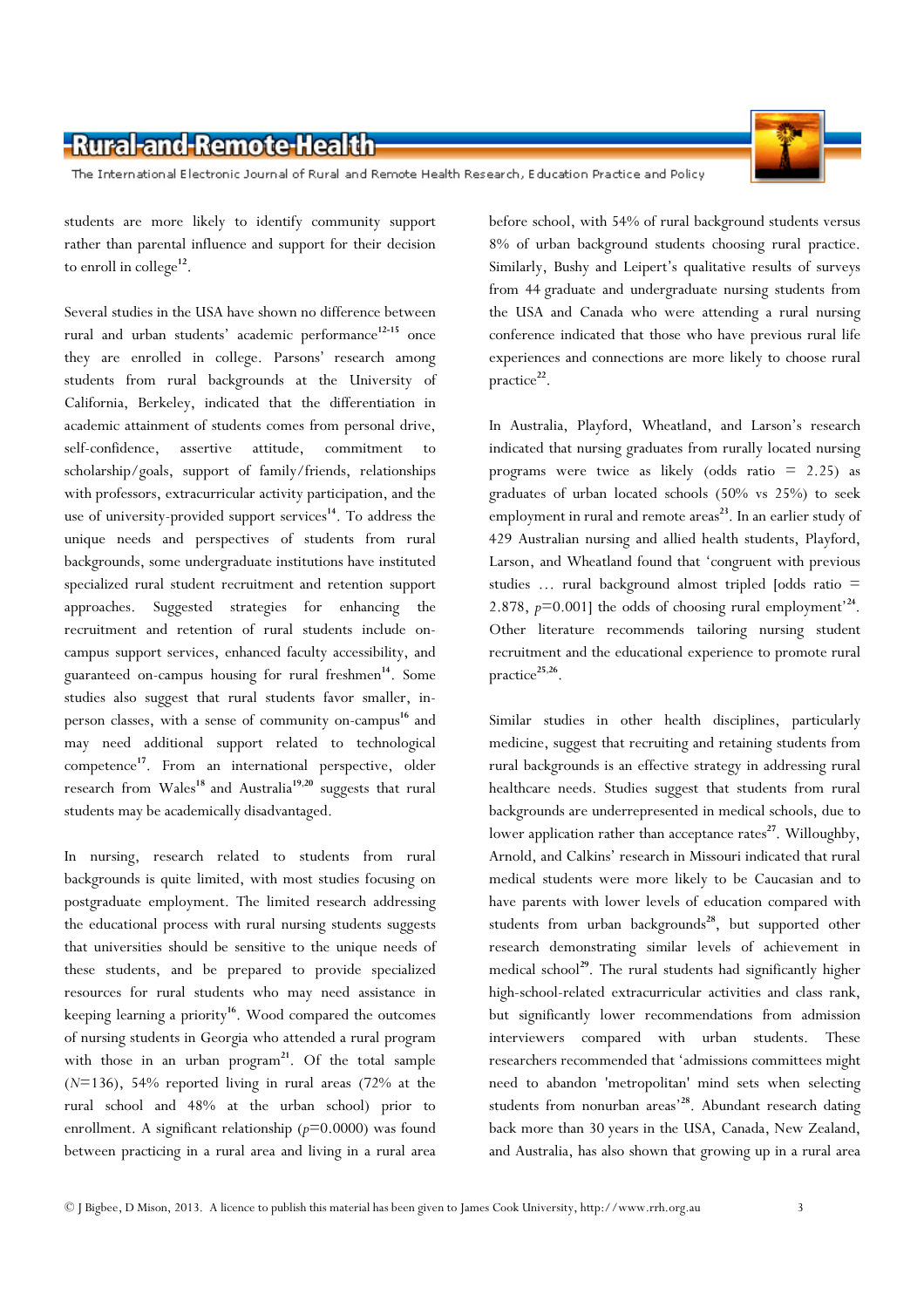The International Electronic Journal of Rural and Remote Health Research, Education Practice and Policy

is a major predictor of future rural medical practice<sup>30,31</sup>. Carter's research in Manitoba, Canada specifically indicated that, for medical students, attending high school in a rural area was the strongest predictor of eventually choosing a rural practice setting<sup>32</sup>. This important finding has not been studied among nursing students.

Thus, given the limited evidence addressing the recruitment and retention of nursing students from rural backgrounds, further research is indicated. Conceptually, this project was built on Long and Weinert's Rural Nursing Theory<sup>33</sup>, and particularly the 'insider/outsider' concept. This well researched mid-range theory, which has been tested with a variety of rural and remote populations internationally, suggests that within rural society 'insiders' (long-term community residents) are more readily accepted and trusted as healthcare providers. To achieve 'insider' status, however, may take generations. Thus, in building and maintaining a trusted rural nursing workforce, recruitment and retention of 'insiders' who have grown up in rural communities is a logical strategy.

The purpose of this study was to compare rural and urban nursing students in relation to application, admission, and retention/graduation trends at Boise State University School of Nursing. The university is located in Boise, Idaho, the largest urban area of the state. The School of Nursing is the largest nursing education program in the state with more than 700 undergraduate and graduate students. Idaho is one of the most rural states in the USA, with a population density of 7.3 persons/ $km<sup>2</sup>$  $(18.9 \,\text{persons}/\text{mi}^2)$ compared to 33.7 persons/ $km^2$  (87.3 persons/ $mi^2$ ) for the nation<sup>34</sup>. Approximately one-third of the state's 1.56 million people live in rural areas<sup>35</sup> and the state's 35 rural counties account for  $88\%$  of Idaho's land area<sup>36</sup>.

A recently completed assessment of the Idaho nursing workforce conducted by Boise State faculty in collaboration with the Idaho State Board of Nursing indicated that the current Idaho nurse-to-population ratio in the rural counties is 469/100 000 (compared to 916/100 000 in urban counties), a disparity of about half. For the purposes of this study, recruitment was defined as the attraction of students

to the program as reflected in the application rate. Acceptance was operationalized using the acceptance rate for students admitted to the nursing major per year and overall. Retention was defined as the percentage of students who maintained registration or graduated from the program.

## Methods

A retrospective longitudinal descriptive design was used. The sample included 1283 applicants, accepted students and graduates of the Boise State University nursing programs between 2005 and 2010. Existing data from the School of Nursing and the university's admissions office were examined. Similar to most bacalaureate nursing programs in the USA, students enter the university as 'pre-nursing' majors and complete required prerequisite courses in their first 1–2 years. They then must apply for admission to the nursing major, which can be a highly competitive process. During the period of the study, rural background was not considered in admission decisions at the School of Nursing and students had very limited exposure to rural practice as part of the nursing curriculum. The criterion for admission was a minimum of a 2.5 grade point average (GPA) on a fourpoint scale in prerequisite courses. Eligible applicants were then rank ordered based on GPA in the admission decisionmaking. No interviews or essays were included.

For this study, individuals were classified as rural or urban based on their high school zip code. The high school zip codes were crosslisted with their respective 2006 Rural–Urban Commuting Area (RUCA) codes. Based on WWAMI Rural Health Research Center guidelines<sup>37</sup>, RUCA codes 1.0, 1.1, 2.0, 2.1, 4.1, 5.1, 7.1, 8.1, and 10.1 were classified as urban and all other codes were classified as rural. Using this method, a total of 356 (28%) rural and 927 (72%) urban individuals were identified. To more fully explore the rural subgroup, the sample was also categorized by large rural cities/towns  $(n=182, 14\%)$ , small rural towns  $(n=113, 9\%)$ , and isolated small rural towns  $(n=61, 5\%)$  (using the WWAMI Rural Health Research Center four-category classification)<sup>37</sup>. Demographic data (including age, self-identified ethnicity, gender, socioeconomic status, and first-generation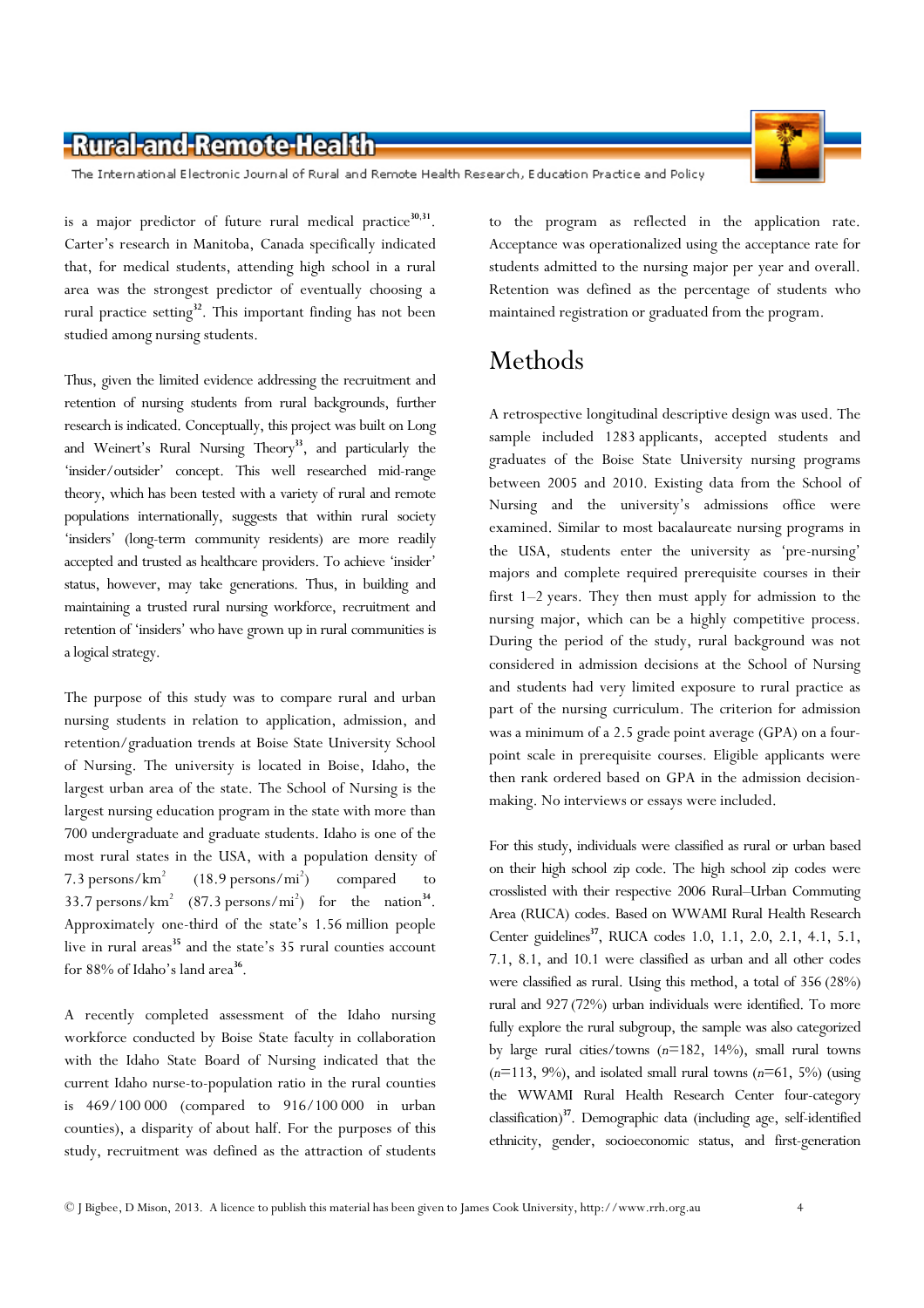The International Electronic Journal of Rural and Remote Health Research, Education Practice and Policy

college graduate status) were also collected along with GPAs in required prerequisite courses for accepted students.

The data were entered into the Statistical Package for the Social Sciences v17 (SPSS Inc.; http://www-01.ibm.com/ software/analytics/spss) and analyzed quantitatively. Descriptive statistics related to demographic characteristics, application, admission, and retention/graduation rates were assessed. Differences in application, admission, and retention rates between rural and urban background students were tested statistically using a significance level of  $p$ <0.05.

#### Ethics approval

Approval to conduct the study was obtained through the University Institutional Review Board prior to data collection; Boise State University IRB approval # EX 187- MED10-042.

#### Results

The sample consisted of 1283 individuals, including 914 who were accepted to the program (71.2% overall acceptance rate) over the period of the study. Included within the group of accepted students over the 5-year period were 322 current students and 592 graduates. The analysis indicated that 31% of applicants, 25% of current students, and 27% of graduates were from rural backgrounds (Table 1). Demographically, there were no significant differences between the rural and urban samples in relation to age, gender, parents' level of education, or income; however, the rural sample had a significantly  $(p=0.046)$  higher percentage of Caucasians (92.5% vs 88.7%). As shown in Table 1, among the rural students (who constituted approximately 36% of admitted students), 81% were female, 56% reported incomes of less than \$36,000, and 44% were first-generation college. Over the 5-year period, the acceptance rate for rural students (66.3%) was significantly lower than for urban students (73.1%) (Chi squared = 5.886,  $p=0.015$ ). The yearly acceptance rate for rural background students ranged from 46% to 71%. The mean entering GPA for accepted students

was exactly the same (3.49) for the rural and urban subgroups. The retention/graduation rate over the period of study was high for both rural and urban students (92% overall), with no significant difference in retention/graduation rates between the rural (90%) and urban (94%) students (Table 2).

When the sample was examined using the three levels of rural background (large rural, small rural, and isolated), some interesting differences emerged, particularly in relation to the applicants and students from the most rural backgrounds (classified as 'isolated'). They constituted 5% of the sample  $(n=61)$ , but had the highest acceptance rate (75%) and shared the highest retention rate with students from small rural backgrounds (96%). They also had the highest entering GPA (3.65), were the least likely to be first-generation college (22% vs 41% for the total sample), were the least culturally diverse (95% were Caucasian) and had the highest percentage of women (85%). In contrast, the students from the large rural communities emerged as the group with the weakest academic profile. They constituted  $14\%$  ( $n=182$ ) of the total sample and had the lowest acceptance rate (64%), the lowest retention rate (85%), the lowest mean GPAs (3.42) and the highest percentage of first-generation college individuals (50.9%).

### Conclusions

These findings suggest that a large urban university nursing program, located in a predominantly rural state, attracts a significant percentage of students from rural backgrounds. While retention/graduation rates are equally high, the acceptance rate for rural students overall is significantly lower than that for urban students. The limitations of the study include the fact that the data were based on only one institution and the ethnic diversity included in the sample was quite limited, but consistent with state and university demographics. In addition, the study was limited by the fact that data for some variables (parental education, income, and GPA) were voluntarily provided and available for only the admitted students.



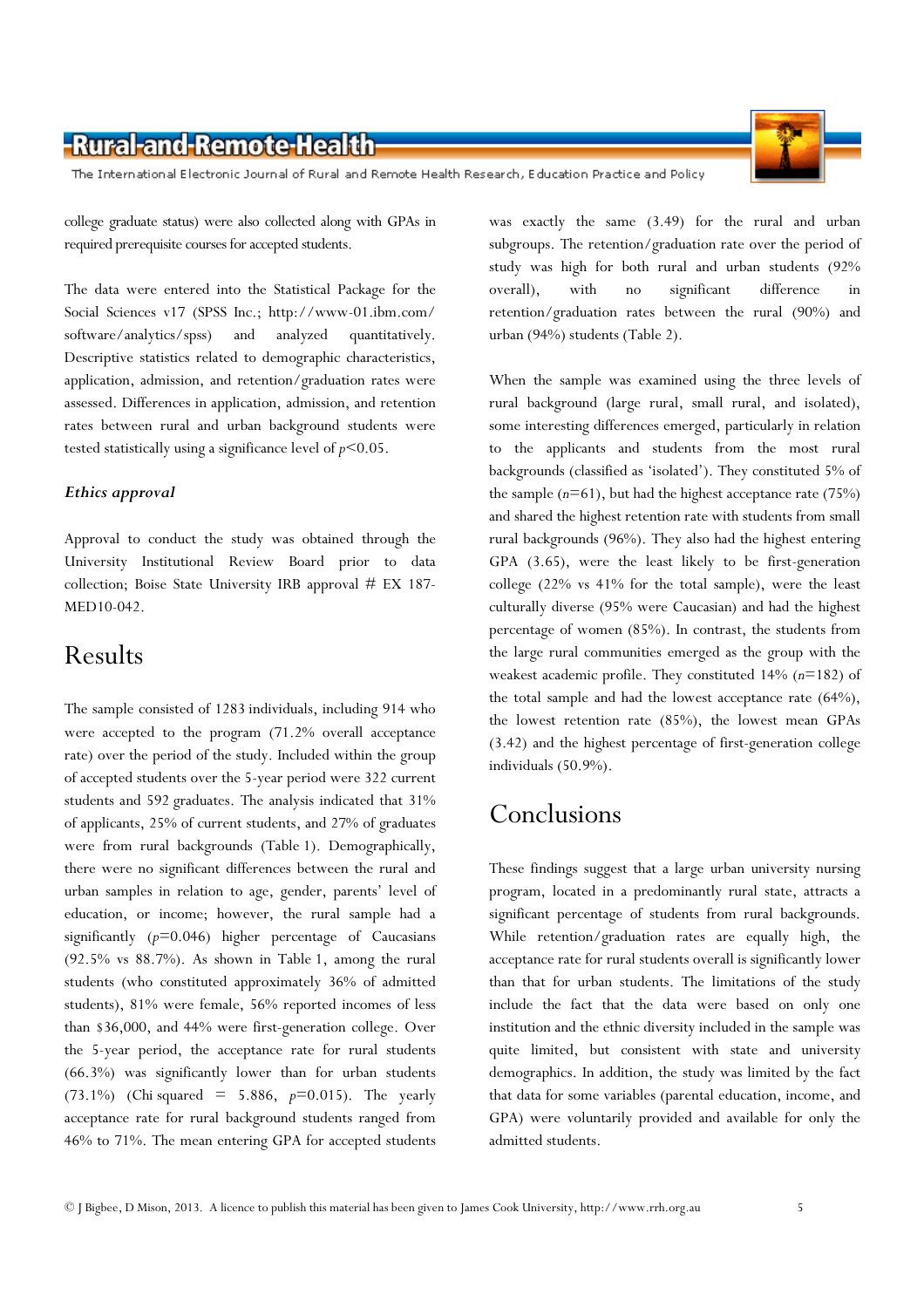

The International Electronic Journal of Rural and Remote Health Research, Education Practice and Policy

| <b>Student location type</b> | <b>Mean age</b> | % female | $\%$ Caucasian* | $%$ first   | $%$ income    |
|------------------------------|-----------------|----------|-----------------|-------------|---------------|
|                              |                 |          |                 | generation* | $<$ \$36,000* |
| Urban $(n=927)$              | 26.5            | 81.8     | 88.7            | 40.6        | 53.0          |
| Rural $(n=356)$              | 26.9            | 80.8     | 92.5            | 43.5        | 56.2          |
| Isolated $(n=61)$            | 26.9            | 85.0     | 94.7            | 22.7        | 55.6          |
| Small rural $(n=113)$        | 27.1            | 79.5     | 93.8            | 42.6        | 57.8          |
| Large rural $(n=182)$        | 26.7            | 80.2     | 91.0            | 50.9        | 55.4          |
| Total $(N=1283)$             | 26.6            | 81.5     | 89.7            | 41.1        | 53.8          |
|                              |                 |          |                 |             |               |

#### Table 1: Sample demographic characteristics

\*Data based on admitted students only

#### Table 2: Mean grade point averages, acceptance rates, and retention rates for rural and urban students

| <b>Student location type</b> | Mean grade point | Acceptance rate $(\%)$ | Retention rate (%) |  |
|------------------------------|------------------|------------------------|--------------------|--|
|                              | average*         |                        |                    |  |
| Urban $(n=927)$              | 3.49             | 73                     | 94                 |  |
| Rural $(n=356)$              | 3.49             | 66                     | 90                 |  |
| Isolated $(n=61)$            | 3.65             | 75                     | 96                 |  |
| Small rural $(n=113)$        | 3.51             | 65                     | 96                 |  |
| Large rural $(n=182)$        | 3.42             | 64                     | 85                 |  |
| Total $(N=1283)$             | 3.49             | 73                     | 92                 |  |

\* Data based on admitted students only

The finding that applicants from rural backgrounds had a significantly lower acceptance rate than urban students, despite no differences in demographic characteristics except for ethnicity, is a major result and merits further exploration. Unfortunately, entering GPA data were only available for admitted students, thus it was not possible to assess preadmission academic competiveness between the rural and urban groups. However, given the fact that GPA was the major admission criteria used, it could be assumed that rural applicants may have had lower overall GPAs, thus reducing their acceptance rate. This may suggest that rural students lacked the educational background to complete the required prerequisite courses at a high enough level to be competitive, perhaps due to weaker educational preparation and/or academic counseling at the high school level.

In addition, perhaps students from rural backgrounds may not be as 'savvy' about the complexities of successfully navigating

the application process to highly competitive nursing programs. Rural students may also be more challenged in adapting to the large urban academic environment, often far from family and community supports. As a result, prenursing students' optimal performance in challenging prerequisite coursework that is key to successful admission to nursing programs may be compromised because of these adaptation stresses. Further research is indicated to evaluate these possibilities.

The results related to differences among the rural subgroups suggest that students from rural backgrounds may differ in relation to their academic performance, as evidenced by retention/graduation rates. The results suggesting that students from the most rural/remote backgrounds enter with the highest GPAs and have the highest retention rates are particularly intriguing, given the often-limited financial and educational resources available to students from isolated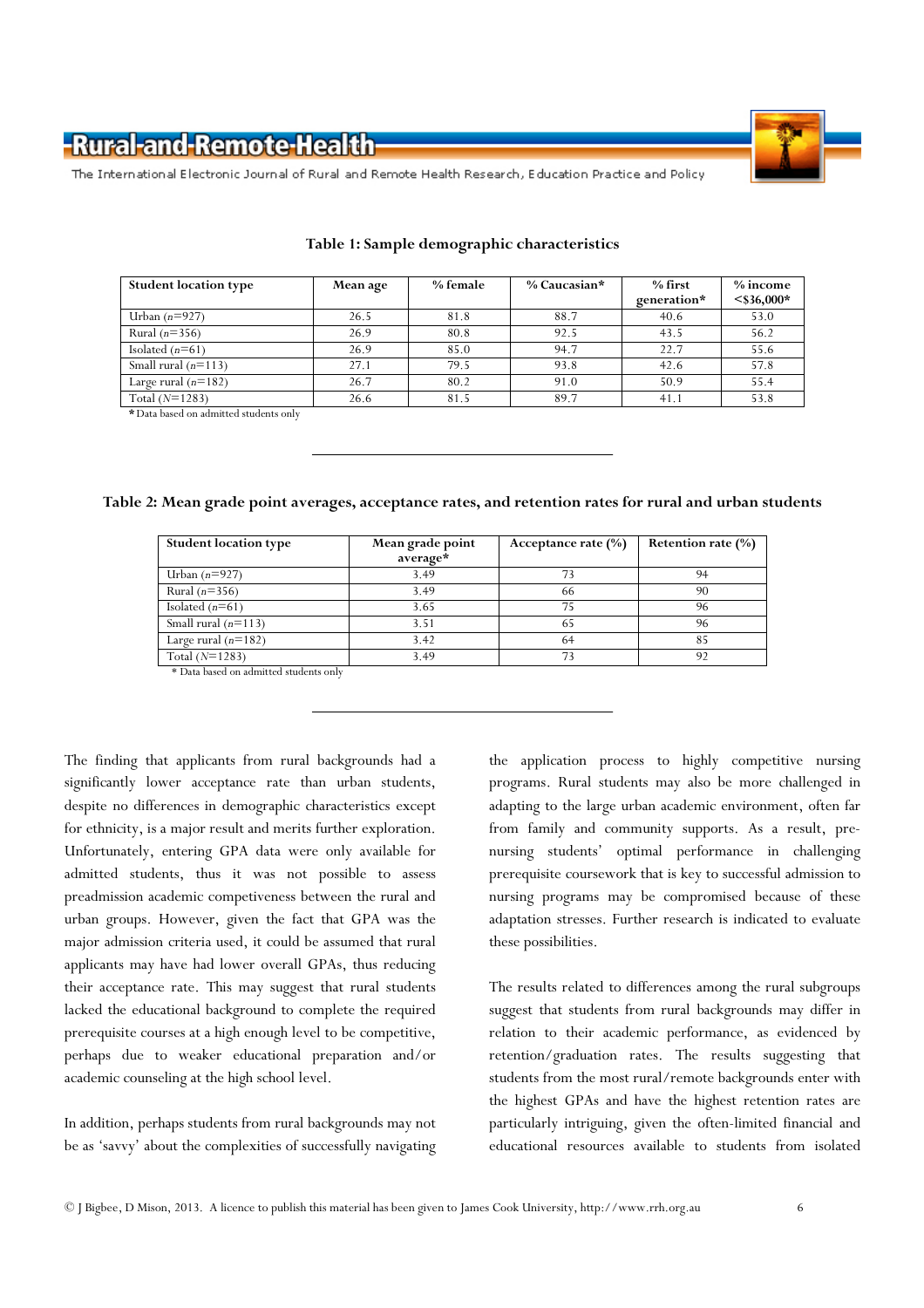

The International Electronic Journal of Rural and Remote Health Research, Education Practice and Policy

areas. These students' achievement may be strongly influenced by the fact that they came from the most highly educated families, which was a particularly surprising finding, given that remote areas in the USA tend to have the lowest percentages of college-educated residents. This group may be exhibiting the 'frontier spirit', exemplified by the commitment and determination to overcome barriers. The findings suggesting that students from large rural areas are perhaps at highest risk academically, entering with the lowest GPAs and having the lowest retention rates, are equally interesting. One explanation might be that many of the large rural areas in Idaho have experienced rapid growth in the past decade which has severely impacted educational resources in local school systems. However, adapting to the urban university environment would be theoretically the least challenging for these students compared to students from smaller communities.

Further research is indicated specifically examining the unique aspects of the rural subgroups, particularly residents at the two ends of the rural continuum (isolated and large rural communities) in terms of achievement and academic needs. A qualitative exploration of applicants' knowledge of and experience with the application process may also aid in better understanding differences in acceptance and retention rates.

Educational implications of the findings are consistent with previous national and international studies related to the recruitment and retention of students from rural backgrounds. The findings from this study suggest that targeted recruitment of students, particularly from the most rural backgrounds, may be indicated, given their strong academic performance. The results indicate that students from large rural areas may be at highest academic risk, suggesting that this particular rural subgroup may need specialized retention interventions. Given the significant difference in acceptance rates between rural and urban applicants, greater efforts to recruit and help prepare rural high school and pre-nursing students to be successful in gaining admission to highly competitive professional nursing programs are needed.

Overall, further research is indicated to assess optimal strategies in preparing and recruiting students from rural backgrounds and promoting rural nursing practice in professional nursing programs. Outreach to rural elementary, junior high, and high school students is essential, using a health careers recruitment approach, like that described by Glasser<sup>29</sup> and his associates, which is a collaboration between Cooperative Extension and the Area Health Education Center, the Center for Rural Health of the Illinois Department of Public Health and the University of Illinois in Rockford. Also, as widely suggested by other investigators<sup>24,27,28,38</sup>, considering rural background, particularly graduation from a rural high school, as a positive factor in the admissions decision-making process may be advisable to increase enrollment of rural students. The results indicating equal retention rates between nursing students from rural and urban backgrounds is encouraging and speaks to the strengths of rural students, despite cultural differences and often distance from family. Support programs for students from rural backgrounds in adapting to the urban university environment may be indicated, particularly for pre-nursing students. In addition, given the results from previous research that healthcare providers tend to practice near where they are educated, nursing education programs could consider increased efforts to provide outreach or satellite programs in rural areas to promote students staying and practicing in rural communities.

Implications for further research also include the need to identify predictors of rural employment in nursing, specifically addressing rural background of students as well as faculty as possible predictive factors. Similar to previous studies in medicine, large, prospective studies that include geographically and ethnically diverse samples are needed to assess this critical aspect. Studies evaluating the effect of inclusion of rural content and experiences within nursing programs on future rural employment are also indicated. Additionally, assessing the effect of the location (rural/urban) of the nursing educational program on future employment and long term career trajectories among nurses is recommended.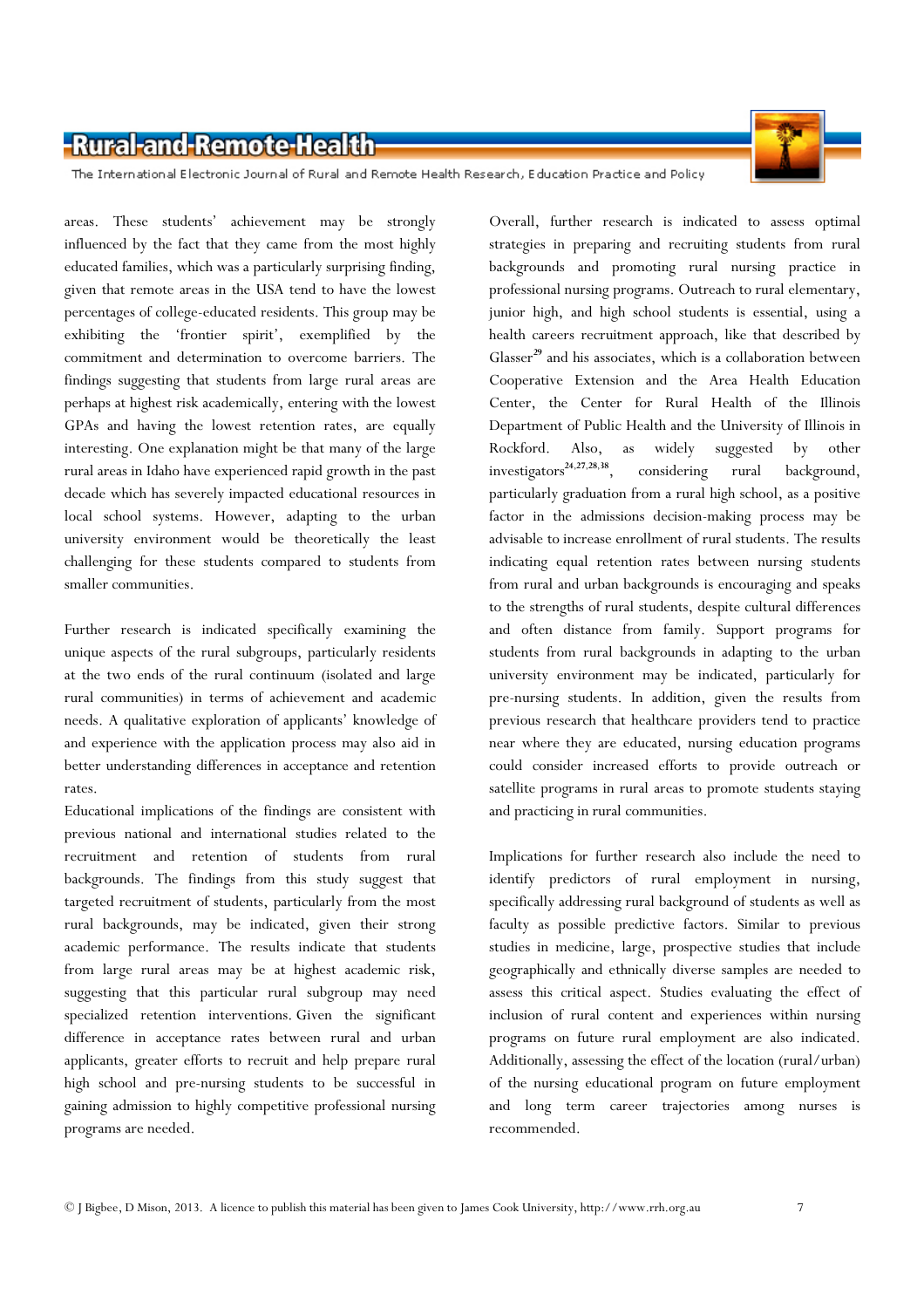The International Electronic Journal of Rural and Remote Health Research, Education Practice and Policy

Policy implications include the need for support for educational equity for rural K–12 public educational systems. Rural students, particularly at the high school level, should have equal access to high quality instruction that prepares them well for higher education. Through distance education strategies many rural school systems are addressing this challenge; however, funding support and advocacy at the policy level is needed. Students from rural backgrounds could also be provided with specific incentives, including scholarship support that is tied to rural service after graduation. Some local communities currently provide this type of support, but expanded initiatives at the state and/or national levels are needed to effectively address future rural healthcare workforce needs.

This study represented the largest study to date addressing the issue of the recruitment and retention/graduation patterns of nursing students from rural backgrounds. The findings suggest that the recruitment of rural students may be an effective strategy in addressing the chronic rural nursing shortage. As the predominant providers of healthcare services in rural communities, nurses represent a critical resource. Concerted efforts on multiple levels are needed to ensure an adequate and well-prepared rural nursing workforce for the future.

## Acknowledgements

This research was supported by the grant from the Jody DeMeyer Endowment, Boise State University, School of Nursing. The investigators acknowledge Dr Heather Young, Dr Joanne Noone, Diane Kenski and Shelley Sinclair for their assistance in the preparation of this manuscript.

### References

1. Larson EH, Johnson KE, Norris TE, Lishner DM, Rosenblatt RA, Hart LG. State of the health workforce in rural America: profiles and comparisons. Seattle, Washington: WWAMI Rural Health Research Center, University of Washington, 2003.

2. LaSala KB. Nursing workforce issues in rural and urban settings: looking at the differences in recruitment, retention and distribution. Online Journal of Rural Nursing and Health Care 2000;  $1(1): 8-17.$ 

3. Movassaghi H, Kindig DA, Luhl N, Geller JM. Nursing supply and characteristics in the nonmetropolitan areas of the United States: findings from the 1988 National Sample Survey of Registered Nurses. Journal of Rural Health 1992; 8(4): 276-282.

4. Stratton TD, Dunkin JW, Juhl N. Redefining the nursing shortage: a rural perspective. Nursing Outlook 1995; 43(2): 71-77.

5. Skillman SM, Palazzo L, Keepnews D, Hart LG. Characteristics of registered nurses in rural versus urban areas: implications for strategies to alleviate nursing shortages in the United States. Journal of Rural Health 2006; 22(2): 151-157.

6. Boybjerg RR, Ormond BA, Pindus N. The nursing workforce challenge: public policy for a dynamic and complex market. (Online). Health Policy Center (Urban Institute), 2009. Available: http:// www.urban.org/UploadedPDF/411933\_professionalnurse.pdf (Accessed 28 December 2012).

7. Tri-Council for Nursing. Joint statement from the tri-council for nursing on recent registered nurse supply and demand projections. (Online) 2010. Available: https://www.aacn.nche.edu/Media/News Releases/2010/tricouncil.html (Accessed 28 December 2012).

8. U.S. Department of Health and Human Services, Health Resources and Services Administration, Bureau of Health Professions, National Center for Health Workforce Analysis. Toward a method for identifying facilities and communities with shortages of nurses. Washington, DC. (Online) 2007. Available: http:// bhpr.hrsa.gov/healthworkforce/reports/methindentifysummary.p df (Accessed 28 December 2012).

9. Staiger DO, Auerbach DI, Buerhaus, PI. Registered nurse labor supply and the recession  $-$  are we in a bubble? New England Journal of Medicine 2012; 366: 1463-1465.

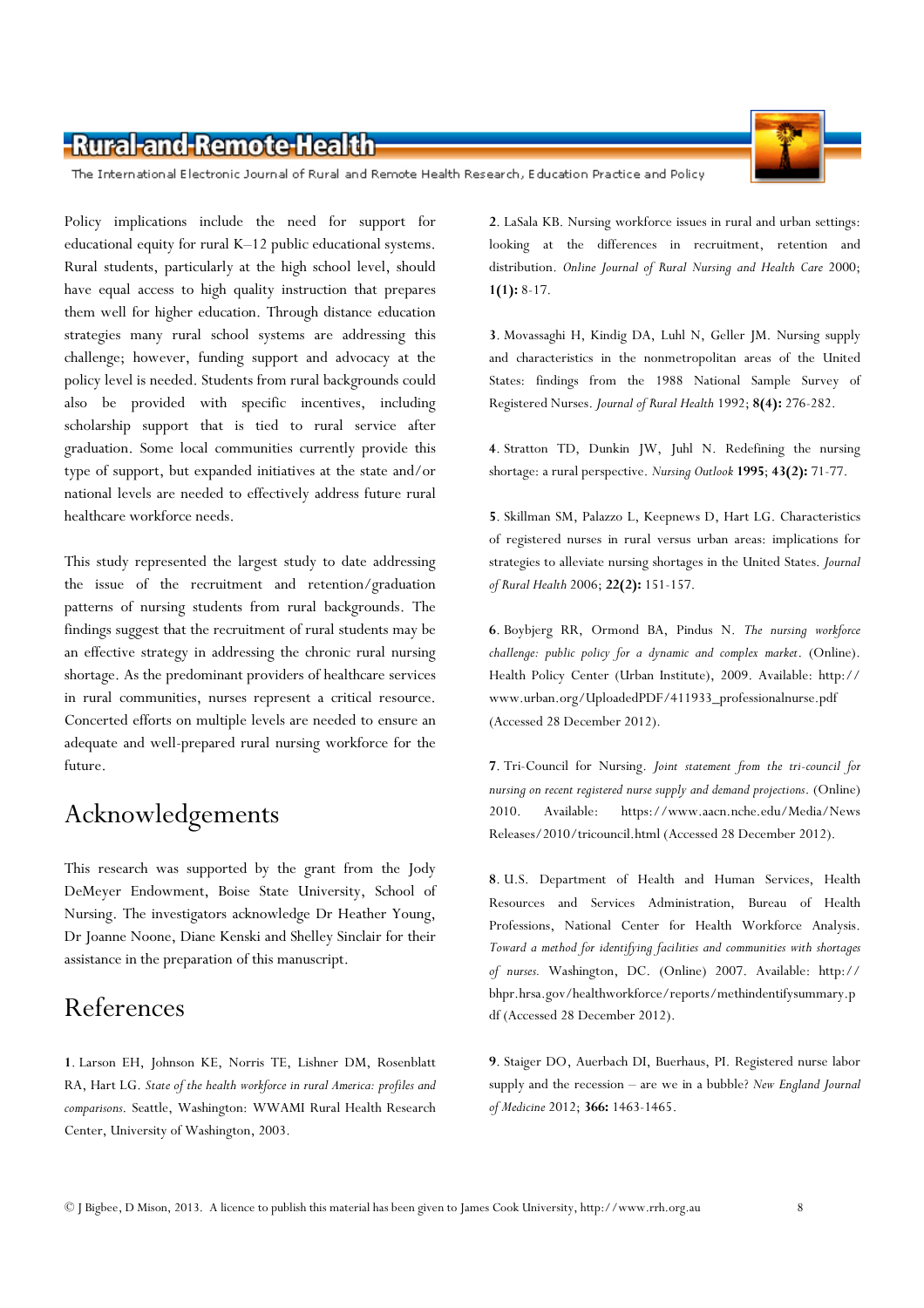The International Electronic Journal of Rural and Remote Health Research, Education Practice and Policy

10. Juraschek SP, Zhang, X, Ranganathan, VK, and Lin V. United States registered nurse workforce report card and shortage forecast. American Journal of Medical Quality 2012; 27(3): 241-249.

11. 11. Roscigno VJ, Crowley M. Rurality, institutional disadvantage, and achievement/attainment. Rural Sociology 2001; 66(2): 268-293.

12. McGrath DJ, Swisher RR, Elder GH Jr, Conger RD. Breaking new ground: diverse routes to college in rural America. Rural Sociology 2001; 66(2): 244-267.

13. Briscoe RL. Anticipated college attendance by urban and rural high school students. PhD dissertation. Ann Arbor, Michigan: University of Michigan, 1988.

14. Parsons JW. Undergraduate persistence rates of rural Californians at the University of California, Berkeley. PhD dissertation. Berkeley, California: University of California, Berkeley, 1992.

15. Sanders WB, Osborne RT, Greene JE. Intelligence and academic performance of college students of urban, rural and mixed backgrounds. Journal of Educational Research 1955; 49(3): 185-193.

16. 16. Maginnis C, Croxon L. Diversity in rural students: identifying student learning needs. Education in Rural Australia 2006; 15(2): 3-9.

17. Caison AL, Bulman D, Pai S, Neville D. Exploring the technology readiness of nursing and medical students at a Canadian university. Journal of Interpersonal Care 2008; 22(3): 283-294.

18. Dale RR, Miller PM. The urban or rural background of first year university students in relation to their academic performance. British Journal of Educational Psychology 1972; 42: 152-158.

19. Miller GW. Success, failure and wastage in higher education. London: Harrap, 1970.

20. Schonell FJ, Roe E, Meddleton IG. Promise and performance. Brisbane, Queensland: University of Queensland Press, 1962.

21. Wood D. Effects of educational focus on a graduate nurse's initial choice of practice area. Journal of Professional Nursing 1998; 14(4): 214–219.

22. Bushy A, Leipert BD. Factors that influence students in choosing rural nursing practice: a pilot study. Rural and Remote Health 5: 387. (Online) 2005. Available: www.rrh.org.au (Accessed 18 September 2013).

23. Playford D, Wheatland B, Larson A. Does teaching an entire nursing degree rurally have more workforce impact than rural placements? Contemporary Nursing 2010; 35(1): 68-76.

24. Playford D, Larson A, Wheatland B. Going country: rural student placement factors associated with future rural employment in nursing and allied health. Australian Journal of Rural Health 2006; 14(1): 14-19.

25. Omeri A, Ahern M. Using culturally congruent strategies to enhance recruitment and retention of Australian indigenous nursing students. Journal of Transcultural Nursing 1999; 10: 150-155.

26. Bumgarner SD, Means BH, Ford MJ. Building bridges: from high school to healthcare professional. Journal of Nurses Staff Development 2003; 19(1): 18-22.

27. Cullison S, Reid C, Colwill JM. Medical school admissions, specialty selection, and distribution of physicians. Journal of the American Medical Association 1976; 235: 502–600.

28. Willoughby TL, Arnold L, Calkins V. Personal characteristics and achievements of medical students from urban and nonurban Areas. Journal of Medical Education 1981; 56(9): 717-726.

29. Glasser M, Hunsaker M, Sweet K, MacDowell M, Meurer M. A comprehensive medical education program response to rural primary care needs. Academic Medicine 2008 83(10): 952-961.